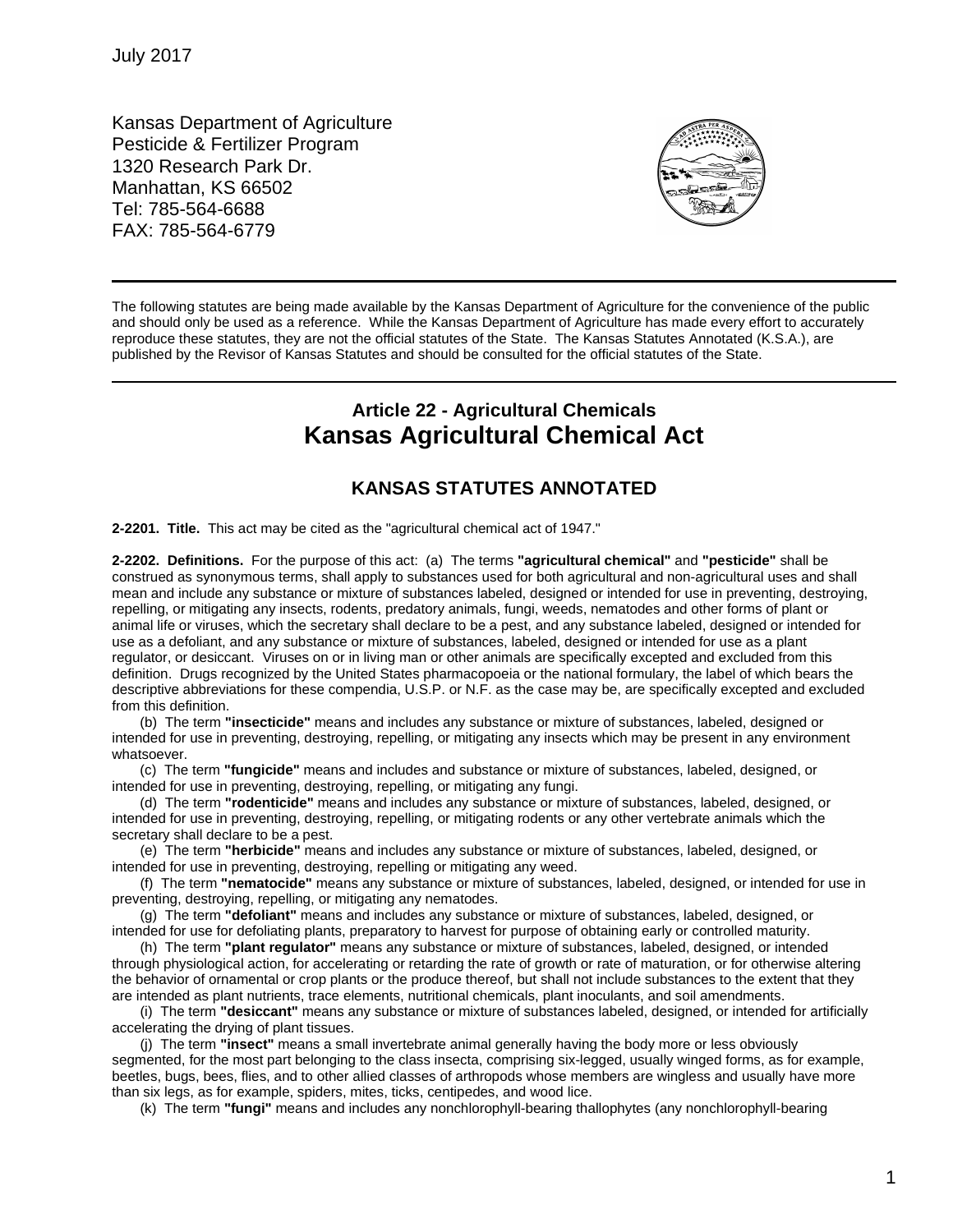plants of a lower order than mosses and liverworts) and includes rusts, smuts, mildews, molds, yeasts, and bacteria, except those on or in living man or other animals.

(l) The term **"weed"** means and includes any plant which grows where not wanted.

(m) The term **"nematode"** means invertebrate animals of the phylum nemathelminthes and class Nemotoda, that is, unsegmented round worms with elongated, fusiform, or saclike bodies covered with cuticle, and inhabiting soil, water, plants or plant parts; may also be called nemas or eelworms.

(n) The term **"fumigant"** means any substance or mixture of substances which emits or liberates a gas or gases, which are used in controlling, destroying, or mitigating insects or rodents and which are usually dangerous to man and other animals.

(o) The term **"ingredient statement"** means a statement of the name and percentage of each active ingredient, together with the total percentage of the inert ingredients, in the agricultural chemical; if the agricultural chemical contains arsenic in any form, the statement shall include the percentages of total and water soluble arsenic, each calculated as elemental arsenic. If the agricultural chemical is not highly toxic to man, and if the agricultural chemical does not contain arsenic in any form, and if the agricultural chemical is not a fumigant, and if a statement of the total percentage of each active ingredient is filed with the secretary, then the term **"ingredient statement"** shall be construed to mean a statement of the name of each active ingredient listed in the order of greatest percentage of each present in the product, together with the name and total percentage of the inert ingredients, if any there be in the agricultural chemical.

(p) The term **"active ingredient"** means

(1) in the case of any agricultural chemical other than a plant regulator, defoliant, or desiccant, an ingredient which will prevent, destroy, repel, or mitigate insects, nematodes, fungi, rodents, weeds or other pests;

(2) in the case of a plant regulator an ingredient which, through physiological action, will accelerate or retard the rate of growth or rate of maturation or otherwise alter the behavior of ornamental or crop plants or the produce thereof;

(3) in the case of a defoliant, an ingredient which will cause the leaves or foliage to drop from a plant;

(4) in the case of a desiccant, an ingredient which will artificially accelerate the drying of plant tissue.

(q) The term **"inert ingredient"** means an ingredient which is not an active ingredient.

(r) The term **"antidote"** means the most practical immediate treatment in case of poisoning and includes first aid treatment.

(s) The term **"person"** means any individual, partnership, association, corporation, or organized group of persons whether incorporated or not.

(t)The term **"secretary"** means the secretary of agriculture.

(u) The term **"registrant"** means the person registering any agricultural chemical pursuant to the provisions of this act.

(v) The term **"label"** means the written, printed, or graphic matter on, or attached to, the agricultural chemical or the immediate container thereof, and the outside container or wrapper of the retail package, if any there be.

(w) The term **"labeling"** means all labels and other written, printed or graphic matter:

(1) Upon the agricultural chemical or any of its containers or wrappers;

(2) accompanying the agricultural chemical at any time;

(3)to which reference is made on the label or in literature accompanying the agricultural chemical, except when accurate, nonmisleading reference is made to current official publications of the United States departments of agriculture, interior, health and human services, environmental protection agency and state and federal experimental stations and extension services.

(x) The term **"adulterated"** shall apply to any agricultural chemical:

(1) The strength or purity of which falls below the professed standard or quality as expressed on labeling or under which it is sold;

(2) if any substance has been substituted wholly or in part for the article;

(3) if any valuable constituent of the article has been wholly or in part abstracted.

(y) The term **"misbranded"** shall apply:

(1) To any agricultural chemical if its labeling bears any statement, design, or graphic representation relative thereto, or to its ingredients, which is false or misleading in any particular:

(2) to any agricultural chemical:

(a) Which is an imitation of or is offered for sale under the name of another agricultural chemical;

(b) the labeling of which bears any reference to registration under this act;

(c) the labeling accompanying which does not contain instructions for use which are necessary for effective results; and which, if complied with, are adequate for the protection of the public;

(d) if the label of which does not contain a warning or caution statement which, if complied with, is adequate to prevent injury to living man and other vertebrate animals or does not bear a hazard or cautionary statement sufficient to prevent harm to the environment, especially the waters of the state;

(e) the label of which does not bear an ingredient statement on the immediate container;

(f) the label of which does not bear an ingredient statement on the outside container or wrapper, if there be one, through which the ingredient statement on the immediate container cannot be clearly read;

(g) upon which there appears any word, statement, or other information required by or under the authority of this act to appear on the labeling, which is not prominently placed thereon with such conspicuousness (as compared with other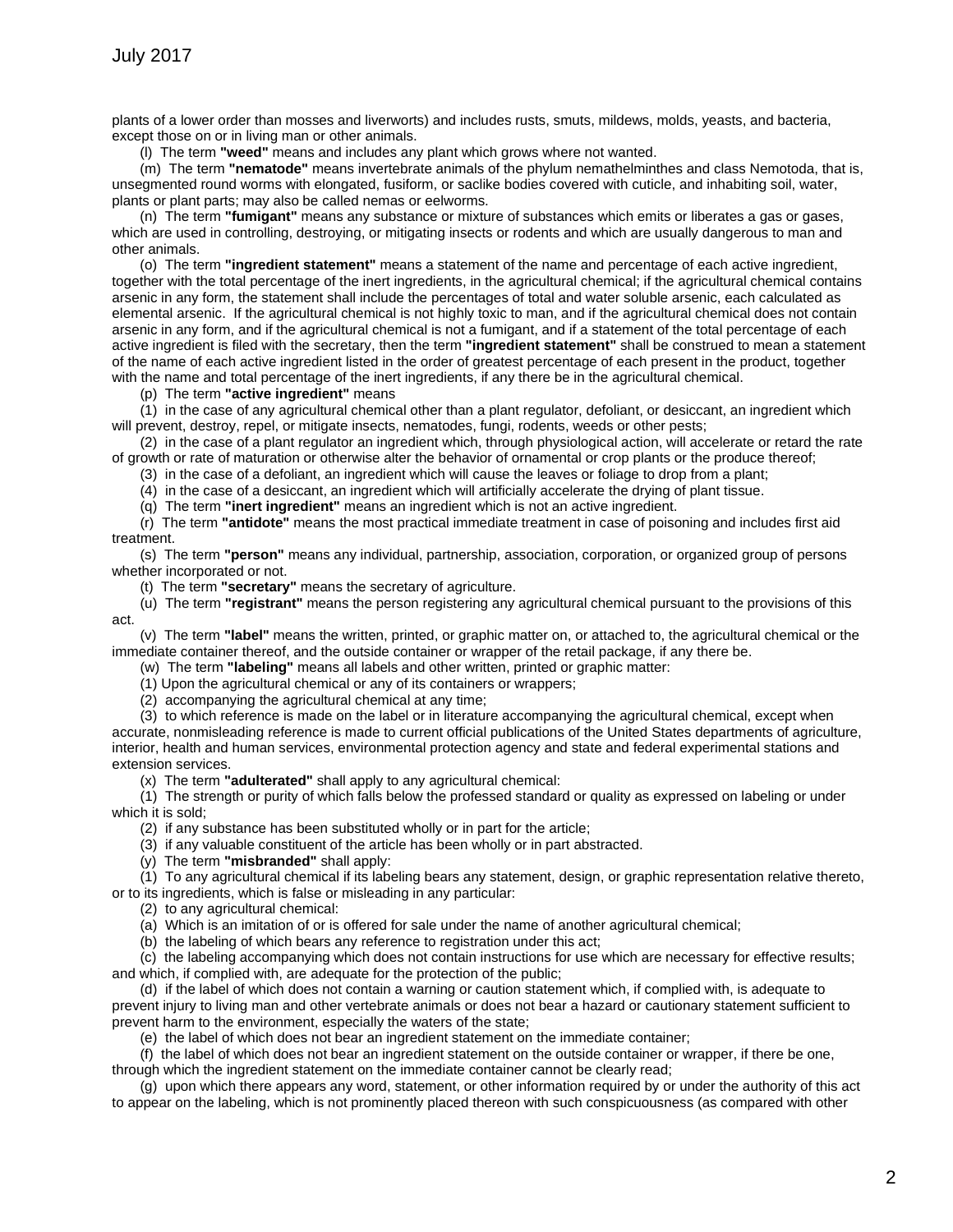words, statements, designs, or graphic matter in the labeling) and in such terms as to render it likely to be read and understood by the ordinary individual under customary conditions of purchase and use; and

(h) the label of which does not bear an EPA registration number, unless exempted from the requirement under the provisions of FIFRA.

(3) To any insecticide, fungicide, nematocide, or herbicide which when used as directed, or when used in accordance with commonly recognized practices:

(a) Shall be injurious to living man or other vertebrate animals, to which it is applied, or to the person applying such agricultural chemical;

(b) shall be injurious to the environment or to vegetation, other than weeds, to which it is applied, or to the person applying such agricultural chemical. Physical or physiological effects on plants or parts thereof shall not be deemed to be injury, when this is the purpose for which the plant regulator, defoliant, or desiccant was applied, in accordance with the label claims and recommendations.

(z) The term **''emergency exemption''** shall mean an authorization to use a pesticide product, under emergency conditions, in a manner other than as stated on the product label as registered under section 3 of FIFRA which must be obtained by the secretary.

(aa) The term **''restricted use''** shall mean and include any pesticide, the use of which is either registered as restricted-use by the secretary or labeled as restricted-use by a federal agency responsible for making the classification or designation.

(bb) The term **''special local need registration''** shall mean a registration under section 24 of FIFRA authorized by the administrator of the EPA when certain conditions are met that indicate that there is a specific and special need within the state.

(cc) The term **''suspended pesticide''** shall mean any product whose registration is suspended under the provisions of this act or of FIFRA which would immediately stop the distribution or use, or both, of the product.

(dd) The term **''distribute''** shall mean to sell, offer for sale, hold for sale, hold for shipment, ship, deliver for shipment or release for shipment. The term does not include the holding or application of pesticides or the dilution of pesticide products by commercial pesticide applicators for the control of pests without delivering any unapplied pesticide to any customer of such applicators.

(ee) **''EPA''** shall mean the United States environmental protection agency.

(ff) **''FIFRA''** shall mean the federal insecticide, fungicide and rodenticide act (7 U.S.C. 136 et seq.(1996)) and regulations adopted pursuant thereto.

**History:** L. 1947, ch. 10, § 2; L. 1963, ch. 9, § 1; L. 2004, ch. 101, § 42; L. 2009, ch. 128, § 2; July 1.

**2-2203. Prohibited acts.** (a) It shall be unlawful for any person to distribute, sell, or offer for sale within this state or deliver for transportation or transport in intrastate commerce or between points within this state through any point outside this state any of the following:

(1) Any agricultural chemical which has not been registered pursuant to the provisions of K.S.A. 2-2204, and amendments thereto;

(2) any agricultural chemical, if any of the claims made for it, or if any of the directions for its use, differ in substance from the representations made in connection with its registration;

(3) any agricultural chemical if the composition thereof differs from its composition as represented in connection with its registration, unless within the discretion of the secretary, or an authorized representative of the secretary, a change in the labeling or formula of an agricultural chemical within a registration period, has been authorized, without requiring a reregistration of the product.

(4) Any agricultural chemical, unless it is in the registrant's or the manufacturer's unbroken immediate container, and there is affixed to such container, and to the outside container or wrapper of the retail package, if there be one through which the required information on the immediate container cannot be clearly read, a label bearing the following:

(a) The name and address of the manufacturer, registrant, or person for whom manufactured;

(b) the name, brand, or trademark of said article and

(c) the minimum net weight or measure of the contents except that herbicides shall be labeled to state the net weight of contents.

(5) Any agricultural chemical which contains any substance or substances in quantities highly toxic to man, determined as provided in K.S.A. 2-2205, and amendments thereto, unless the label shall bear, in addition to any other matter required by this act:

(a) The skull and crossbones;

(b) the word ''poison'' prominently, in red, on a background of distinctly contrasting color; and

(c) a statement of an antidote for the pesticide.

(6) Any agricultural chemical which is adulterated or misbranded.

(b) It shall be unlawful:

(1) For any person to detach, alter, deface, or destroy, in whole or in part, any label or labeling provided for in this act, or by regulations promulgated hereunder, or to add any substance to, or take any substance from, an agricultural chemical in any manner which may defeat the purposes of this act.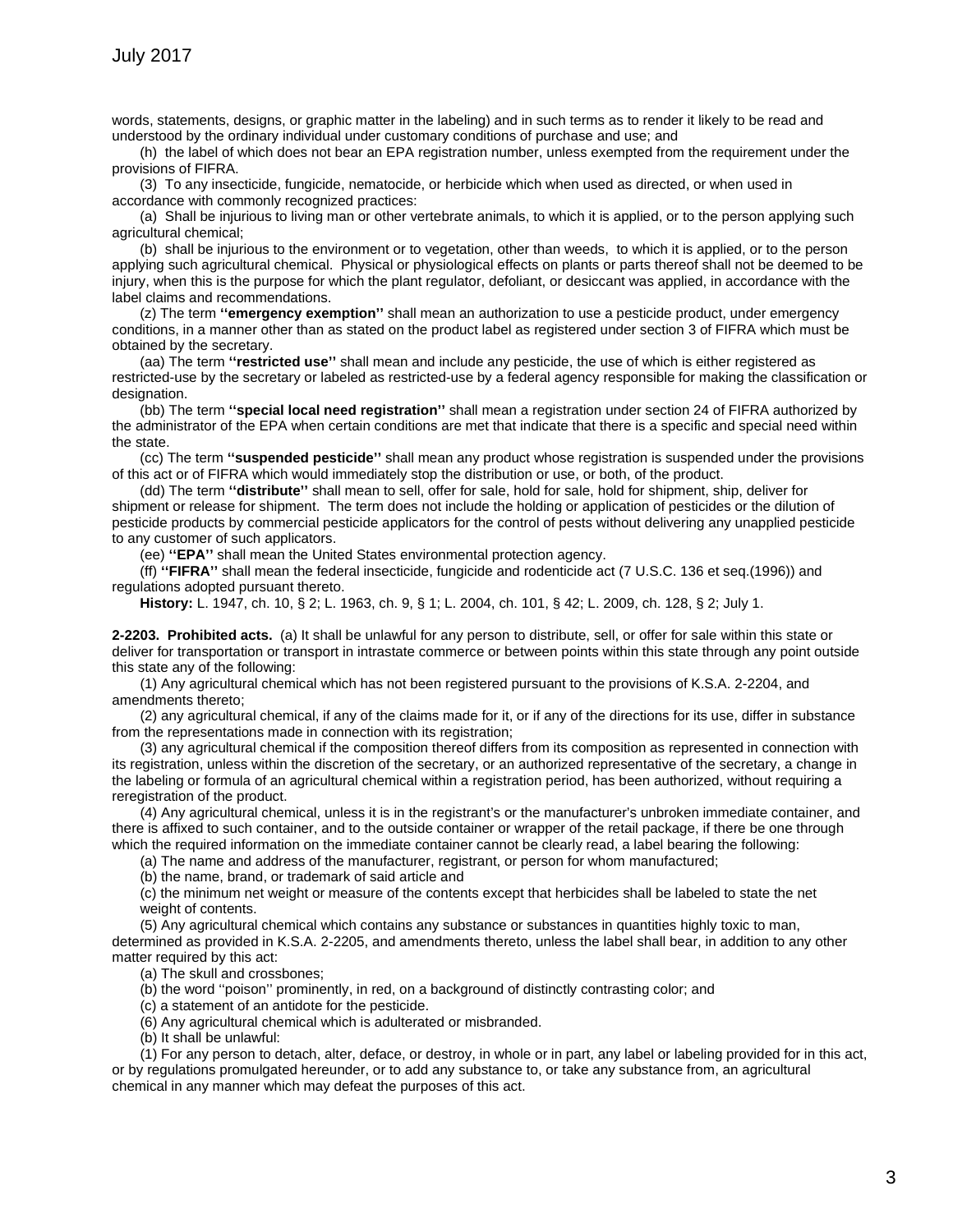(2) For any person to use for his or her own advantage or to reveal, other than to the secretary or an authorized representative of the secretary, or proper officials or employees of the state or to the courts of this state in response to a subpoena, or to physicians, or in emergencies to pharmacists and other qualified persons, for use in the preparation of antidotes, any information relative to formulas of products acquired by authority of K.S.A. 2-2204, and amendments thereto.

**History:** L. 1947, ch. 10, § 3; L. 2009, ch. 128, § 3; July 1.

**2-2204. Registration; renewal; chemicals subject to federal registration may be exempted; fees and charges; reduction; cancellation of registration upon notice.** (a) Every agricultural chemical which is distributed, sold or offered for sale within this state or delivered for transportation or transported in intrastate commerce or between points within this state through any point outside this state shall be registered by the secretary. The secretary shall have the authority to classify or designate as restricted-use any pesticide registered for sale, use or distribution in the state of Kansas, according to rules and regulations promulgated by the secretary. The secretary may adopt rules and regulations to allow products to be registered for a period not to exceed three years. All registration of products shall expire on December 31 of the year the registration is set to expire, unless such registration shall be renewed, in which event expiration date shall be extended for each year of renewal registration, or until otherwise terminated. Products which have the same formula, and are manufactured by the same person, the labeling of which contains the same claims, and the labels of which bear a designation identifying the product as the same agricultural chemical may be registered as a single product and additional names and labels shall be added by supplement statements during the current period of registration. Within the discretion of the secretary, or an authorized representative of the secretary, a change in the labeling or formulas of an agricultural chemical may be made within the current period of registration without requiring a reregistration of the product. Any agricultural chemical imported into this state which is subject to the provisions of any federal act providing for the registration and which has been duly registered under the provisions of such federal act, in the discretion of the secretary, may be exempted from registration under this act when such agricultural chemical is sold or distributed in the unbroken immediate container in which such agricultural chemical was originally shipped.

(b) The registrant shall file with the secretary, a statement including: (1) The name and address of the registrant and the name and address of the person whose name will appear on the label if other than the registrant; (2) the name of the agricultural chemical; (3) a complete copy of the labeling accompanying the agricultural chemical and a statement of all claims made and to be made for it and a statement of directions for use; and (4) if requested by the secretary, or an authorized representative of the secretary, a full description of the tests made and the results thereof upon which the claims are based.

(c) The secretary may require the registrant to submit a copy of the product label registered by the EPA under the provisions of FIFRA.

(d) Any time the registrant modifies the label, the modified label shall be submitted to the secretary for review and approval prior to implementing the new label in Kansas.

(e) On the date of registration, the registrant shall pay a fee fixed by rules and regulations adopted by the secretary of agriculture. Such fee shall equal an amount per registered agricultural chemical, not to exceed \$150 per year. Such fee shall be deposited in the state treasury and credited as follows: (1) An amount equal to \$100 for each year of registration shall be credited to the state water plan fund created by K.S.A. 82a-951, and amendments thereto; and (2) the remainder shall be credited to the agricultural chemical fee fund to be used for carrying out the provisions of this act. The annual fee for each agricultural chemical registered which is in effect on the day preceding the effective date of this act shall continue in effect until the secretary of agriculture adopts rules and regulations fixing a different fee therefor under this subsection. The secretary of agriculture shall reduce the fee imposed by this subsection by adopting rules and regulations whenever the secretary determines that the fee is yielding more revenue than is required for the purposes to which such fee is devoted by law, but not for less than one year. In the event that the secretary, after reducing such fee, finds that sufficient revenues are not being produced by such reduced fee, the secretary may increase the fee by adopting rules and regulations under this subsection, to an amount which, in the judgment of the secretary, will produce sufficient revenues for the purposes as provided in this section, but not exceeding the maximum amount of the fee imposed by this subsection.

(f) The secretary, or an authorized representative of the secretary, whenever it is deemed essential in the administration of this act, may require the submission of the complete formula or any other data in support of the registration for any pesticide. The complete formula and any other trade secrets submitted to support the registration application shall be considered as confidential. If it appears to the secretary, or an authorized representative of the secretary, that the composition of the product is such as to warrant the proposed claims for the product and if the product and its labeling and other material required to be submitted comply with the requirements of this act, the secretary shall register the product.

(g) If it does not appear to the secretary, or an authorized representative of the secretary, that the product is such as to warrant the proposed claims for it or if the product and its labeling and other material required to be submitted do not comply with the provisions of this act, the secretary shall notify the registrant of the manner in which the product, labeling, or other material required to be submitted fail to comply with the act and rules and regulations adopted pursuant thereto so as to afford the registrant an opportunity to make the necessary corrections. If, upon receipt of such notice, the registrant does not make the required changes within 30 days, the secretary may deny registration of the product. In addition, the secretary may deny registration of a product if the application for registration fails to comply with this act or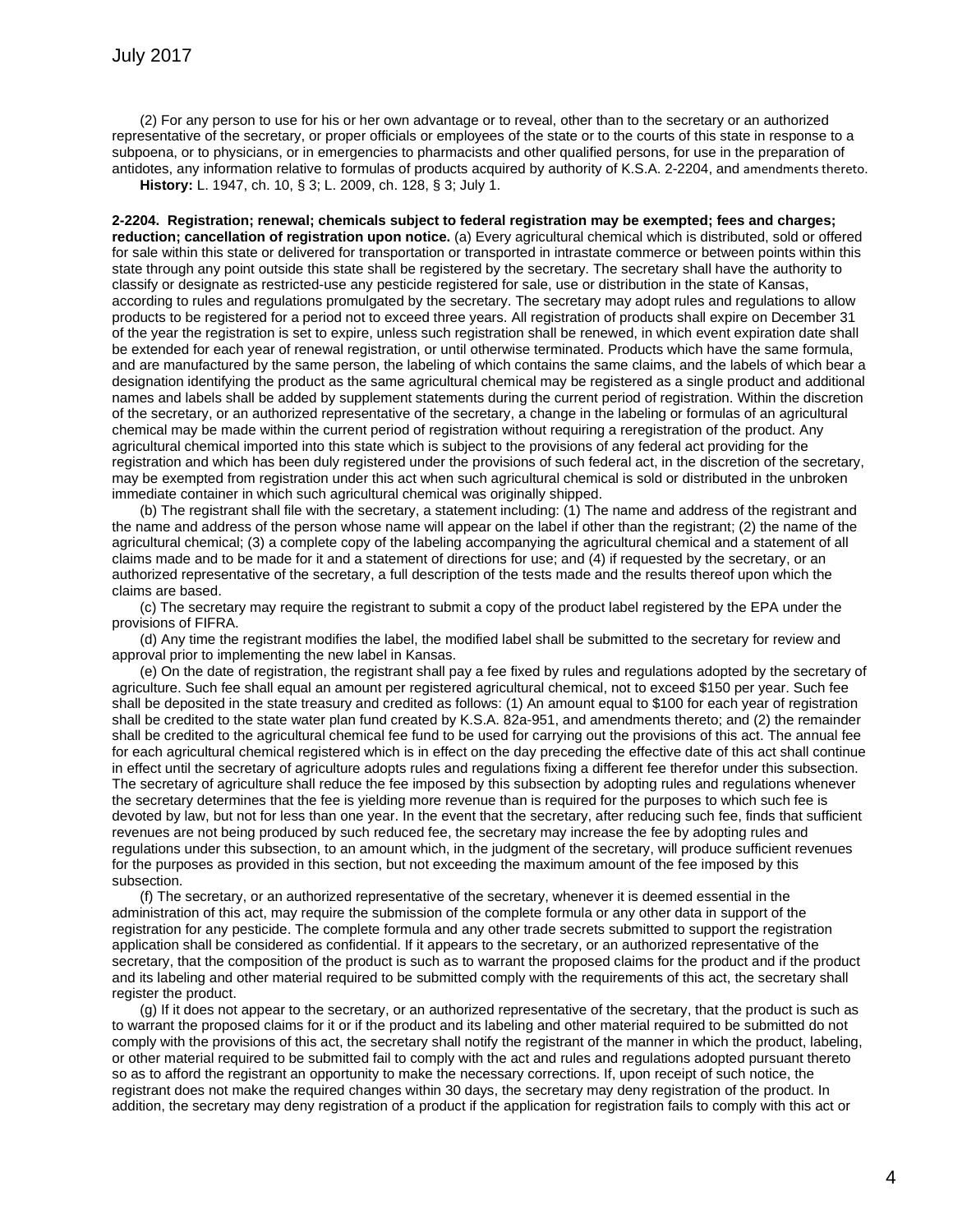any rule or regulation adopted pursuant thereto. If the secretary denies a registration, the registrant may request a hearing in accordance with the provisions of the Kansas administrative procedure act.

(h) Any pesticide registration canceled or suspended under the provisions of FIFRA shall be considered to be canceled or suspended under provisions of the agricultural chemical act of 1947, unless such cancellation is due to the nonpayment of registration fees required under FIFRA.

(i) If the secretary determines that a registered product fails to meet the claims made on its label, the secretary may suspend or revoke the product registration after a hearing in accordance with the provisions of the Kansas administrative procedure act. In addition, if the secretary determines that a registered product or its labeling fails to comply with this act, or a rule or regulation adopted pursuant to this act, the secretary may suspend or revoke the product registration after a hearing in accordance with the provisions of the Kansas administrative procedure act.

(j) In order to protect the public, the secretary, or a duly authorized representative of the secretary, on the secretary's own motion, may at any time, after written notice to the registrant, suspend or revoke the registration of an agricultural chemical. Any person so notified shall be given an opportunity for a hearing in accordance with the provisions of the Kansas administrative procedure act with regard to the secretary's contemplated action, before any registration is suspended or revoked.

(k) Notwithstanding any other provisions of this act, registration is not required in the case of an agricultural chemical shipped from one plant within this state to another plant within this state operated by the same person.

(l) Any information required to be filed pursuant to this section, may be filed electronically pursuant to rules and regulations promulgated by the secretary.

**History:** L. 1947, ch. 10, § 4; L. 1951, ch. 13, § 1; L. 1982, ch. 4, § 7; L. 1987, ch. 12, § 8; L. 1988, ch. 356, § 31; L. 1989, ch. 186, § 28; L. 2002, ch. 181, § 2; L. 2004, ch. 85, § 2; L. 2008, ch. 93, § 2; L. 2009, ch. 128, § 4; L. 2017, ch. 86, § 2; July 1.

## **2-2205. Determinations after hearings; rules and regulations; uniformity between states and federal government.**  (a) The secretary is authorized, after opportunity for a hearing

(1) to declare as a pest any form of plant or animal life or virus which is injurious to plants, men, domestic animals, articles, or substances;

(2) to determine whether agricultural chemicals are highly toxic to man;

(3) to determine standards of coloring or discoloring for agricultural chemicals; and

(4) to subject agricultural chemicals to the requirements of K.S.A. 2-2203 (a)(6) and amendments thereto.

(b) The secretary is authorized, after due public hearing, to make appropriate rules and regulations for carrying out the provisions of this act, including rules and regulations providing for the collection and examination of samples of agricultural chemicals.

(c) In order to avoid confusion endangering the public health and safety resulting from diverse requirements, particularly as to the labeling and coloring of agricultural chemicals and to avoid increased costs to the people of this state due to the necessity of complying with such diverse requirements in the manufacture and sale of such products, it is desirable that there should be uniformity between the requirements of the several states and the federal government relating to such products. To this end the secretary is authorized, after due public hearing, to adopt regulations, applicable to and in conformity with the primary standards established by this act; or as have or may be prescribed by the EPA with respect to agricultural chemicals or pesticides.

**History:** L. 1947, ch. 10, § 5; L. 2009, ch. 128, § 5; July 1.

**2-2206. Examinations; prosecutions; stop sale orders; judicial review.** (a) The examination of agricultural chemicals shall be made under the direction of the secretary, or an authorized representative of the secretary, for the purpose of determining whether they comply with the requirements of this act. If it appears from such examination that an agricultural chemical fails to comply with the provisions of this act and the secretary, or an authorized representative of the secretary, contemplates instituting criminal proceedings against any person, the secretary or the authorized representative of the secretary shall cause notice to be given to such person. Any person so notified shall be given an opportunity to present such person's views, either orally or in writing, with regard to such contemplated proceedings. If thereafter in the opinion of the secretary, or an authorized representative of the secretary, it appears that the provisions of the act have been violated by such person, then the secretary or an authorized representative of the secretary may refer the facts to the county attorney or district attorney for the county in which the violation occurred with a copy of the results of the analysis or the examination of such article. Nothing in this act shall be construed as requiring the secretary or the authorized representative of the secretary to report for prosecution or for the institution of libel proceedings any minor violations of the act whenever the secretary or the authorized representative of the secretary believes that the public interests will be best served by a suitable notice of warning in writing.

(b) It shall be the duty of each county attorney or district attorney to whom any such violation is reported to cause appropriate proceedings to be instituted and prosecuted in a court of competent jurisdiction without delay.

(c) The secretary, or an authorized representative of the secretary, is authorized to give notice of all judgments entered in actions instituted under the authority of this act by publication in such manner as the secretary may prescribe.

(d) The secretary or a duly authorized representative of the secretary, acting as the enforcing officer, may issue and enforce a written or printed stop sale, use or removal order to the owner or custodian of any quantity of an agricultural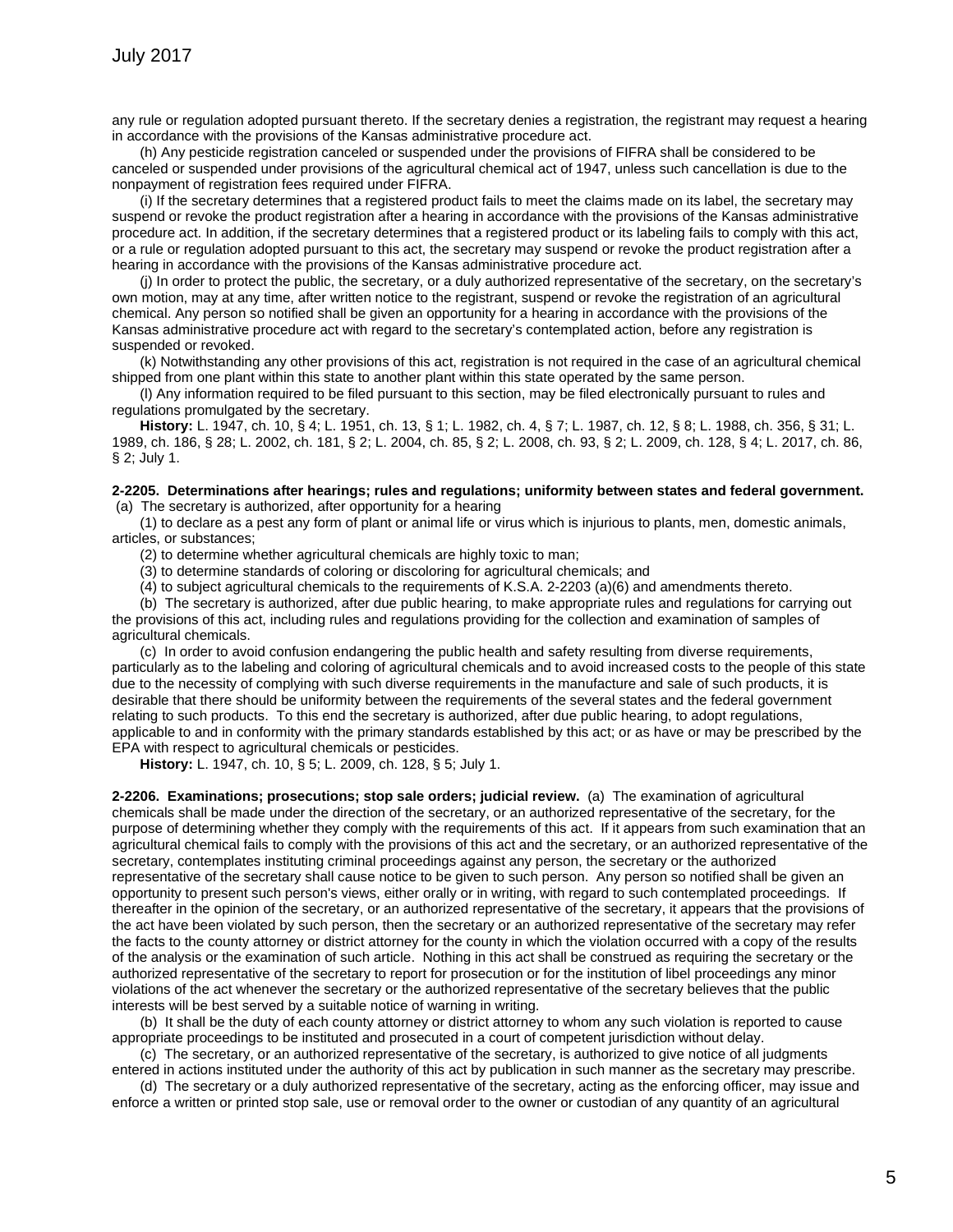chemical which the secretary or duly authorized representative determines is adulterated or misbranded, is not registered as required under K.S.A. 2-2204 and amendments thereto, fails to bear on its label the required information, has an altered or defaced label or the pesticide product has pesticide residue on the container or packaging. The stop sale order shall prohibit further sale and movement of such agricultural chemical, except on approval of the enforcing officer, until the enforcing officer has evidence that the law and rules and regulations have been complied with and issues a release from the stop sale, use or removal order. Any stop sale, use or removal order issued pursuant to this subsection is subject to review in accordance with the Kansas judicial review act. The provisions of this subsection shall not be construed as limiting the right of the enforcement officer to proceed as authorized by other provisions of the statutes contained in article 22 of chapter 2 of the Kansas Statutes Annotated and amendments thereto

(e) The representative of the secretary may issue a stop sale, use or removal order for any pesticide product held for distribution to any pesticide dealer who has failed to register as a pesticide dealer under the requirements of K.S.A. 2- 2469, and amendments thereto.

(f) During reasonable business hours, the secretary or secretary's representative shall have the authority to enter any locations where pesticides, pest control devices or pest control systems are being held for sale and distribution in order to conduct inspections, obtain samples and other evidence, obtain copies of records and otherwise document compliance with the provisions of this act.

**History:** L. 1947, ch. 10, § 6; L. 1985, ch. 9, § 3; L. 1986, ch. 318, § 13; L. 2009, ch. 128, § 6; L. 2010, ch. 17, § 10; July 1.

**2-2207. Exemptions.** (a) The secretary may issue a permit for an experimental use pesticide in lieu of registration, as prescribed by rules and regulations adopted by the secretary.

(b) The penalties provided for violations of subsection (a) of K.S.A. 2-2203 and amendments thereto shall not apply to:

(1) Any carrier while engaged in transporting an agricultural chemical within this state, if such carrier, upon request, permits the secretary or the secretary's designated representative or agent to copy all records showing the transactions in and movement of the products;

(2) public officials of this state and the federal government engaged in the performance of their official duties;

(3) the manufacturer or shipper of an agricultural chemical for experimental use only

(A) by or under the supervision of any agency of this state or of the federal government authorized by law to conduct research in the field of agricultural chemicals, or

(B) by others if the agricultural chemical is not sold and if the container thereof is plainly and conspicuously marked "for experimental use only not to be sold," together with the manufacturer's name and address. If a written permit has been obtained from the secretary, or an authorized representative of the secretary, an agricultural chemical may be sold for experiment purposes subject to such restrictions and conditions as may be set forth in the permit.

(c) No article shall be deemed in violation of this act when consigned for export to a foreign country, and when prepared or packed according to the specifications or directions of the purchaser. If not so exported all of the provisions of this act shall apply.

(d) This act shall not limit or abridge in any manner the right of any pharmacist licensed in the state of Kansas to sell chemicals and drugs in broken packages in compliance with the Kansas pharmacy laws.

(e) Any pesticide product that is permitted for distribution and use under the provisions of an emergency exemption shall be exempt from the requirements for registration of the label allowing for use in an emergency.

(f) Any pesticide product label for which the secretary seeks registration under the provisions for special local need (SLN) registration shall be exempt from the registration fee for the remainder of the first year the SLN is in place. A registration fee in an amount fixed by the secretary shall be required for renewal of the SLN registration.

History: L. 2009, Ch. 128 § 7, July 1.

**2-2208. Penalties.** (a) Any person violating K.S.A. 2-2203 (a) (1) shall be guilty of a misdemeanor and upon conviction shall be fined not less than one hundred dollars and not more than five hundred dollars.

(b) Any person violating any provisions of this act other than K.S.A. 2-2203 (a) (1) or failing to comply with any of the provisions of this act other than K.S.A. 2-2203 (a) (1) or violating or failing to comply with any rule or regulation adopted under the provisions of this act, shall be guilty of a misdemeanor and upon conviction shall be fined not more than one hundred dollars for the first offense and upon conviction for a subsequent offense shall be fined not less than one hundred dollars or more than five hundred dollars for each subsequent offense: *Provided*, That any offense committed more than five years after a previous conviction shall be considered a first offense. The registration of the article with reference to which the violation occurred shall terminate automatically upon entry of judgment by the court against the violator. An article the registration of which has been terminated may not again be registered unless the article, its labeling, and other material required to be submitted appear to the secretary, or an authorized representative of the secretary, to comply with all the requirements of this act.

(c) Notwithstanding any other provisions of this section, in case any person, with intent to defraud, uses or reveals information relative to formulas of products acquired under authority of K.S.A. 2-2204, he or she shall be fined not more than five hundred dollars or imprisoned for not more than one year or both.

**History:** L. 1947, ch. 10, § 8; June 30.